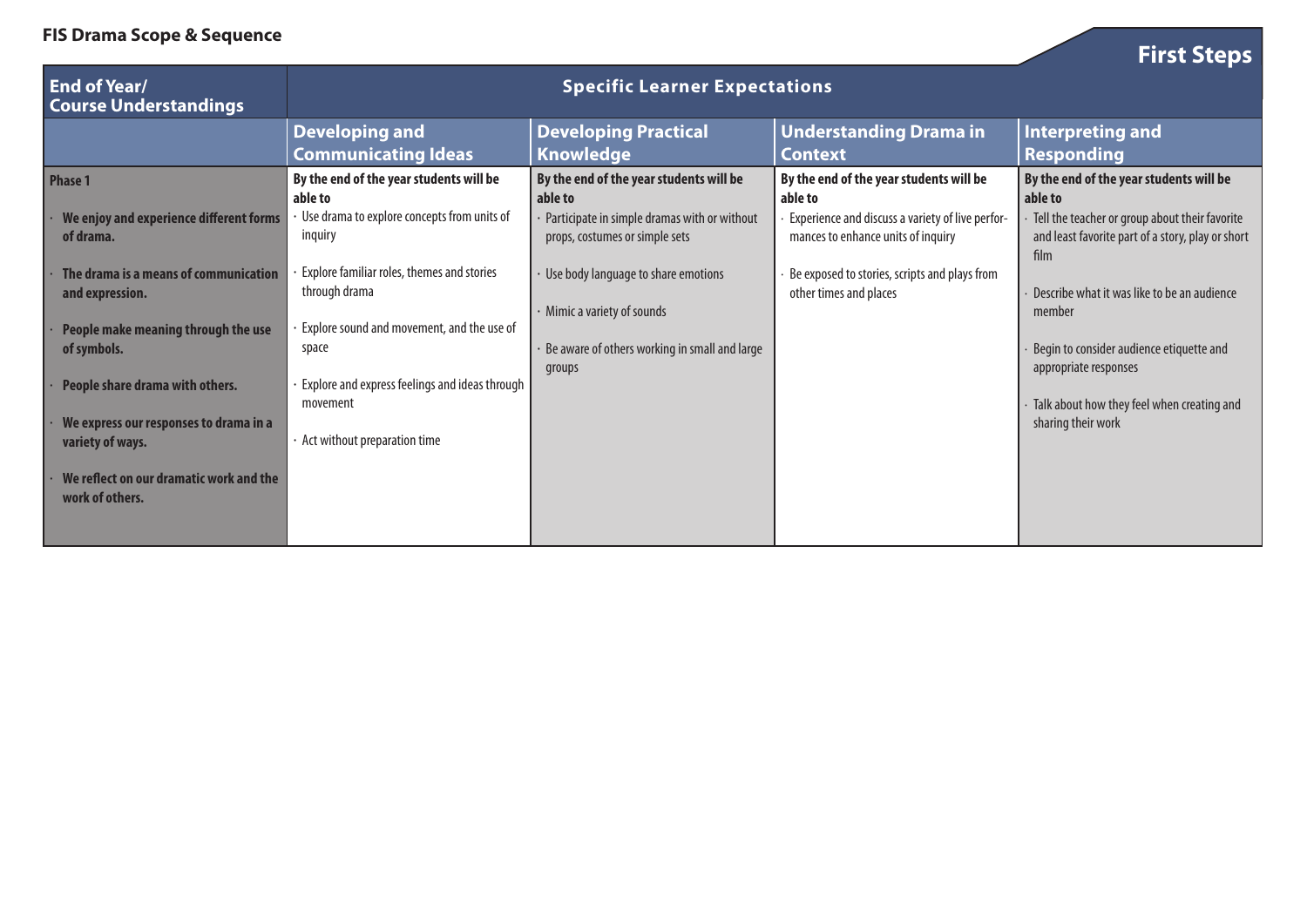**FIS Drama Scope & Sequence**

| <b>Pre-Primary</b> |
|--------------------|
|--------------------|

| <b>End of Year/</b><br><b>Course Understandings</b>        | <b>Specific Learner Expectations</b>                                              |                                                                                |                                                                                      |                                                                                              |
|------------------------------------------------------------|-----------------------------------------------------------------------------------|--------------------------------------------------------------------------------|--------------------------------------------------------------------------------------|----------------------------------------------------------------------------------------------|
|                                                            | <b>Developing and</b><br><b>Communicating Ideas</b>                               | <b>Developing Practical</b><br><b>Knowledge</b>                                | <b>Understanding Drama in</b><br><b>Context</b>                                      | Interpreting and<br><b>Responding</b>                                                        |
| Phase 1                                                    | By the end of the year students will be<br>able to                                | By the end of the year students will be<br>able to                             | By the end of the year students will be<br>able to                                   | By the end of the year students will be<br>able to                                           |
| We enjoy and experience different forms<br>of drama.       | Use drama to explore concepts from units of<br>inguiry                            | Participate in a performance with or without<br>props, costumes or simple sets | Experience and discuss variety of live perfor-<br>mances to enhance units of inquiry | Discuss and explain their favorite and least<br>favorite part of a story, play or short film |
| The drama is a means of communication<br>and expression.   | Engage and participate in imaginative play<br>using a range of sources as stimuli | Use body and movement to share ideas and<br>emotions                           | Be exposed to stories, scripts and plays from<br>other times and places              | Describe what it was like to be an audience<br>member                                        |
| People make meaning through the use<br>of symbols.         | Participate in a dramatic play of a familiar<br>story or rhyme                    | Mimic a variety of sounds                                                      |                                                                                      | Display audience etiquette and appropriate<br>responses                                      |
| People share drama with others.                            | Explore and express ideas and feelings through<br>movement                        | Be aware of working with others in small and<br>large groups                   |                                                                                      | Talk about how they feel when creating and<br>sharing their work                             |
| We express our responses to drama in a<br>variety of ways. | $\cdot$ Act without preparation time: improvisation                               | Speak simple dialogue, with the support of<br>other children                   |                                                                                      |                                                                                              |
| We reflect on our dramatic work and the<br>work of others. |                                                                                   | Follow simple stage directions                                                 |                                                                                      |                                                                                              |
|                                                            |                                                                                   | Use various forms, for example, mime                                           |                                                                                      |                                                                                              |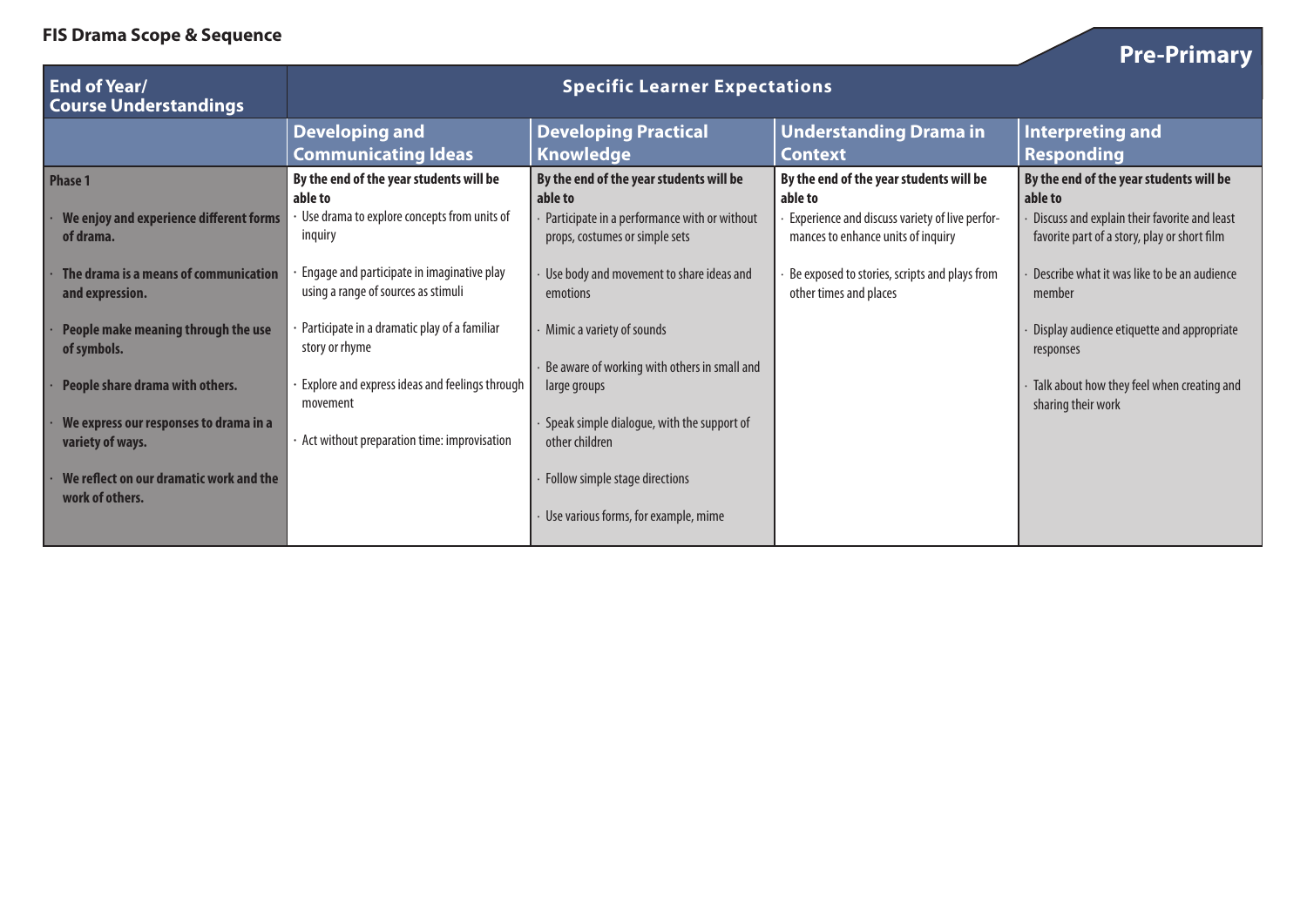|                 | <b>Primary</b>                 |
|-----------------|--------------------------------|
| anding Drama in | Interpreting and<br>Responding |

**Contract Contract Contract** 

| <b>End of Year/</b><br><b>Course Understandings</b>                                                                                                                                                                                                                                                                                                      | <b>Specific Learner Expectations</b>                                                                                                                                                                                                                                                                                |                                                                                                                                                                                                                                                                                                                                                                        |                                                                                                                                                                                                                                                                                                                                   |                                                                                                                                                                                                                                                                                                                                                                   |
|----------------------------------------------------------------------------------------------------------------------------------------------------------------------------------------------------------------------------------------------------------------------------------------------------------------------------------------------------------|---------------------------------------------------------------------------------------------------------------------------------------------------------------------------------------------------------------------------------------------------------------------------------------------------------------------|------------------------------------------------------------------------------------------------------------------------------------------------------------------------------------------------------------------------------------------------------------------------------------------------------------------------------------------------------------------------|-----------------------------------------------------------------------------------------------------------------------------------------------------------------------------------------------------------------------------------------------------------------------------------------------------------------------------------|-------------------------------------------------------------------------------------------------------------------------------------------------------------------------------------------------------------------------------------------------------------------------------------------------------------------------------------------------------------------|
|                                                                                                                                                                                                                                                                                                                                                          | <b>Developing and</b><br><b>Communicating Ideas</b>                                                                                                                                                                                                                                                                 | <b>Developing Practical</b><br><b>Knowledge</b>                                                                                                                                                                                                                                                                                                                        | <b>Understanding Drama in</b><br><b>Context</b>                                                                                                                                                                                                                                                                                   | <b>Interpreting and</b><br><b>Responding</b>                                                                                                                                                                                                                                                                                                                      |
| <b>Phase 2</b><br>We are receptive to drama practices and<br>works from different cultures, places and<br>times (including our own).<br>People communicate ideas, feelings and<br>experiences through drama.<br>We can reflect on and learn from the<br>different stages of creating.<br>There is a relationship between the artist<br>and the audience. | By the end of the year students will be<br>able to<br>Use drama to explore concepts from units of<br>inguiry<br>Engage in imaginative role-play using a range<br>of sources as stimuli<br>· Explore ideas and feelings through movement<br>Explore using drama to convey personal mes-<br>sages and to tell stories | By the end of the year students will be<br>able to<br>Participate in a performance with or without<br>props<br>Use body and movement to share ideas and<br>emotions<br>Begin to develop an awareness of the relation-<br>ship between voice and body<br>Be aware of working with others in small and<br>large groups<br>Portray a known character in a given situation | By the end of the year students will be<br>able to<br>Experience and discuss a variety of live perfor-<br>mances to enhance units of inquiry<br>Discuss and explain the way cultural values<br>can be communicated through stories and<br>performance<br>Make connections between their own work<br>with drama and that of others | By the end of the year students will be<br>able to<br>Discuss and explain their favorite and least<br>favorite part of a story, play or short film<br>Consider and maintain appropriate behaviors<br>in drama, as an audience member or as a<br>performer<br>Discuss dramatic processes in groups<br>Produce class journals to reflect on the creative<br>process |
|                                                                                                                                                                                                                                                                                                                                                          |                                                                                                                                                                                                                                                                                                                     | Memorize a brief dialogue.<br>Follow simple stage directions<br>Be able to improvise through dramatic action<br>with others                                                                                                                                                                                                                                            |                                                                                                                                                                                                                                                                                                                                   |                                                                                                                                                                                                                                                                                                                                                                   |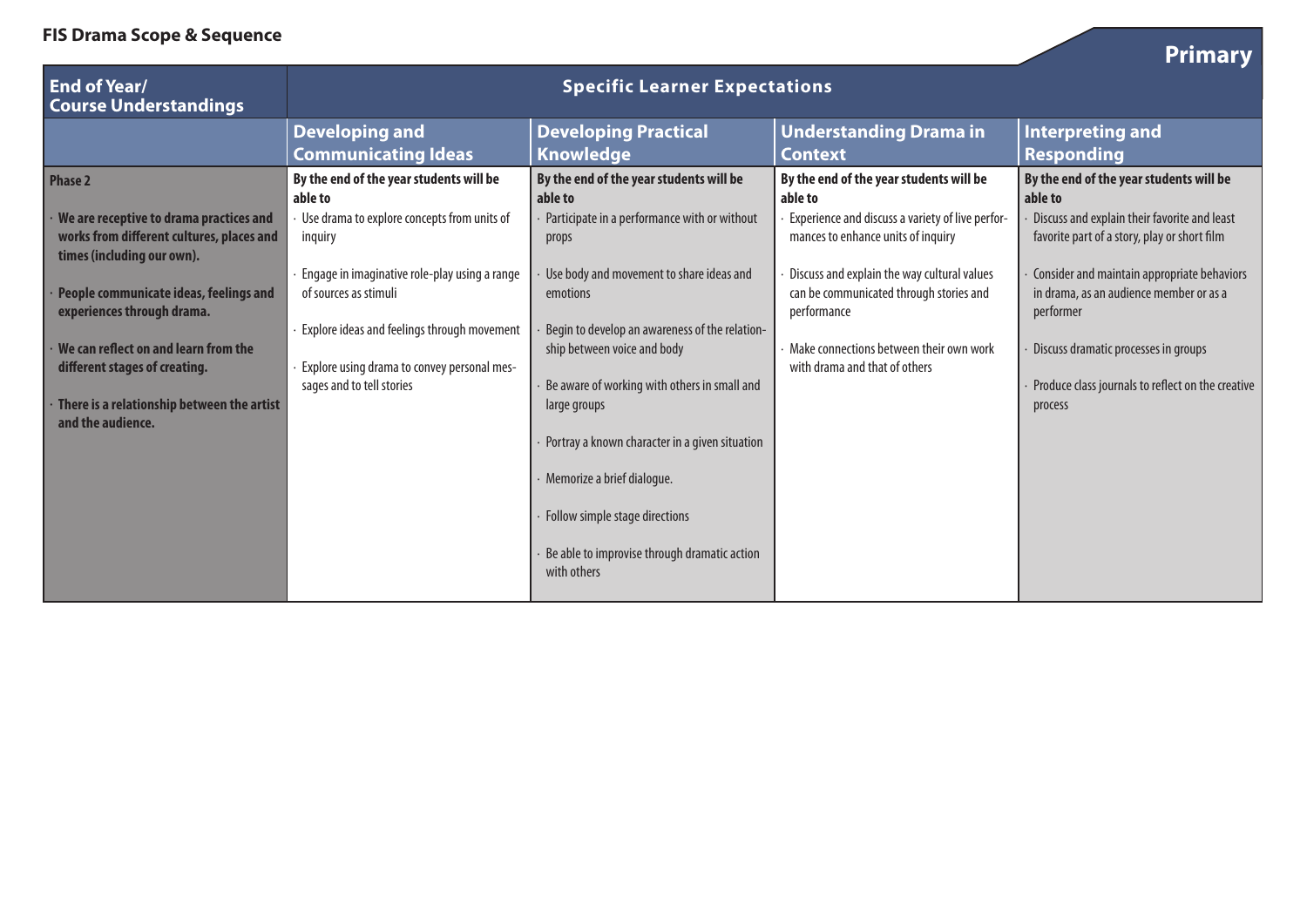| ris prama scope & sequence                                                                                         |                                                                                                                                   |                                                                               |                                                                                                                            | <b>Grade 1</b>                                                                                      |
|--------------------------------------------------------------------------------------------------------------------|-----------------------------------------------------------------------------------------------------------------------------------|-------------------------------------------------------------------------------|----------------------------------------------------------------------------------------------------------------------------|-----------------------------------------------------------------------------------------------------|
| <b>End of Year/</b><br><b>Course Understandings</b>                                                                |                                                                                                                                   | <b>Specific Learner Expectations</b>                                          |                                                                                                                            |                                                                                                     |
|                                                                                                                    | <b>Developing and</b><br><b>Communicating Ideas</b>                                                                               | <b>Developing Practical</b><br><b>Knowledge</b>                               | <b>Understanding Drama in</b><br><b>Context</b>                                                                            | <b>Interpreting and</b><br><b>Responding</b>                                                        |
| <b>Phase 2</b>                                                                                                     | By the end of the year students will be<br>able to                                                                                | By the end of the year students will be<br>able to                            | By the end of the year students will be<br>able to                                                                         | By the end of the year students will be<br>able to                                                  |
| We are receptive to drama practices and<br>works from different cultures, places and<br>times (including our own). | Use drama to explore concepts from units of<br>inquiry                                                                            | Participate in a performance using props and/<br>or costume                   | Experience and discuss a variety of live perfor-<br>mances to enhance units of inquiry                                     | Discuss and explain their favorite and least<br>favorite part of a story, play or short film        |
| People communicate ideas, feelings and<br>experiences through drama.                                               | Explore, discuss and explain the way ideas,<br>feelings and experiences can be communi-<br>cated through movement and performance | Retell a familiar story using facial expression,<br>gestures or mannerisms    | Discuss and explain that values of culture,<br>history and location can be communicated<br>through stories and performance | Consider the dynamic connection between the<br>audience and performer                               |
| We can reflect on and learn from the<br>different stages of creating.                                              | Engage in imaginative role-play using a range<br>of sources as stimuli                                                            | Begin to develop an awareness of the relation-<br>ship between voice and body | $\cdot$ Make connections between their own work<br>with drama and that of others                                           | Consider and maintain appropriate behaviors<br>in drama, as an audience member or as a<br>performer |
| There is a relationship between the artist<br>and the audience.                                                    | Use drama performance to explore stories<br>about people and events from various cultures,                                        | Be able to support others in improvisations<br>and role-play                  |                                                                                                                            | Use discussion to feedback and reflect on<br>dramatic processes in groups                           |
|                                                                                                                    | including their own                                                                                                               | Portray a character in a given situation<br>Memorize a brief dialogue         |                                                                                                                            | Produce group and class journals as part of the<br>creative process                                 |
|                                                                                                                    |                                                                                                                                   | Follow simple stage directions                                                |                                                                                                                            |                                                                                                     |
|                                                                                                                    |                                                                                                                                   | Use more than one format, for example, mime,<br>puppetry or dance             |                                                                                                                            |                                                                                                     |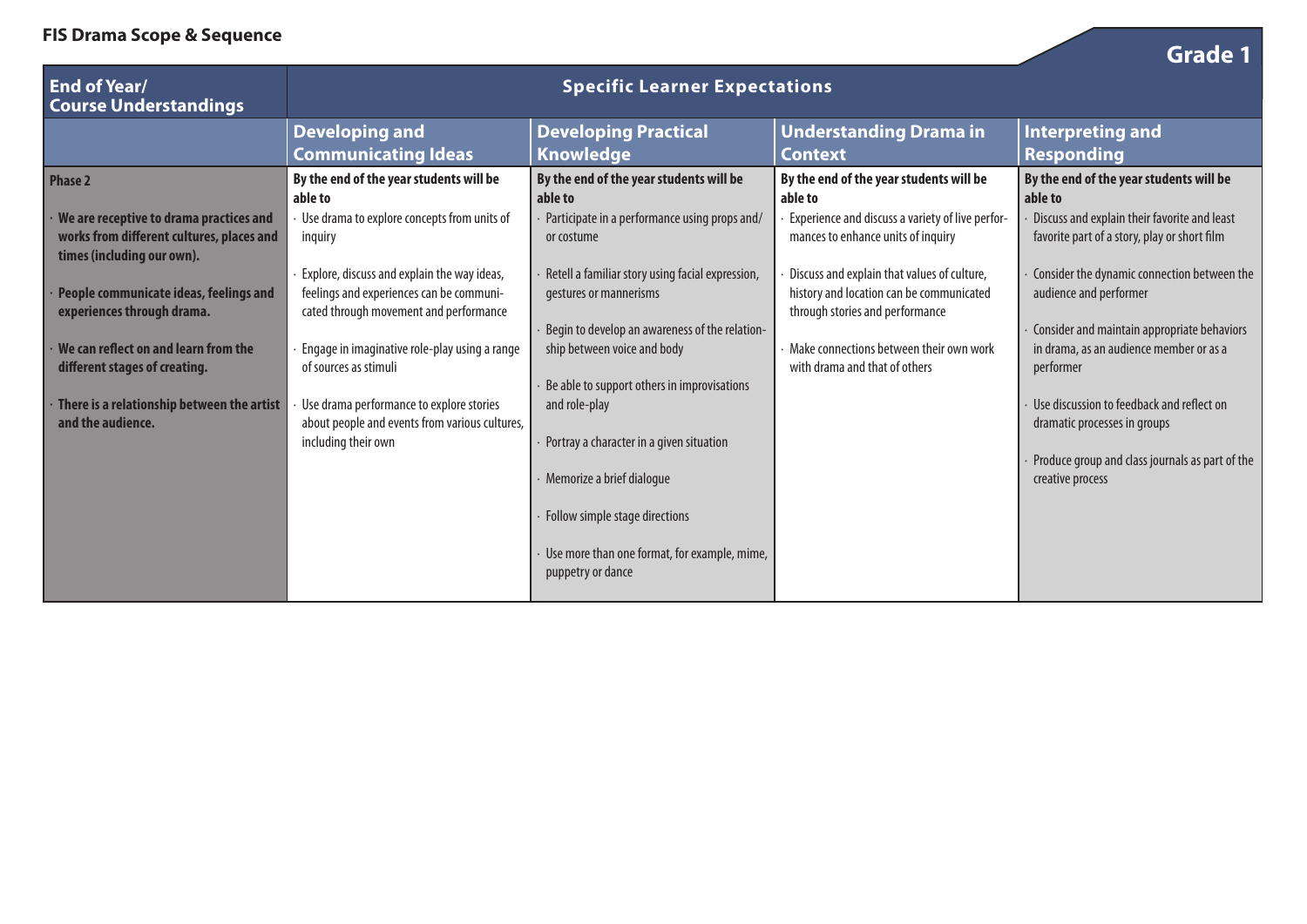| <b>End of Year/</b><br><b>Course Understandings</b>                                           |                                                                                                   | <b>Specific Learner Expectations</b>                                                                                                                            |                                                                                                                                | <b>Grade 2</b>                                                                                |
|-----------------------------------------------------------------------------------------------|---------------------------------------------------------------------------------------------------|-----------------------------------------------------------------------------------------------------------------------------------------------------------------|--------------------------------------------------------------------------------------------------------------------------------|-----------------------------------------------------------------------------------------------|
|                                                                                               | <b>Developing and</b><br><b>Communicating Ideas</b>                                               | <b>Developing Practical</b><br><b>Knowledge</b>                                                                                                                 | <b>Understanding Drama in</b><br><b>Context</b>                                                                                | <b>Interpreting and</b><br><b>Responding</b>                                                  |
| <b>Phase 3</b><br>When experiencing drama, we make<br>connections between different cultures, | By the end of the year students will be<br>able to<br>Use drama to explore concepts from units of | By the end of the year students will be<br>able to<br>Make choices about role, situation and context<br>(including use of props, costumes and sets              | By the end of the year students will be<br>able to<br>Experience a variety of live performances to<br>enhance units of inquiry | By the end of the year students will be<br>able to<br>Explore written dialogues or scenarios. |
| places and times.<br>People explore issues, beliefs and values                                | inquiry<br>Express their feelings, values, beliefs and<br>interests through drama                 | which may be real materials or symbolic<br>representations)                                                                                                     | Explore how dramatic meaning illustrates<br>the values, beliefs and observations of an                                         | Reflect on a variety of dramatic forms to<br>identify new understandings                      |
| through drama.<br>There are different kinds of audiences                                      | · Use performance as a problem-solving, pre-<br>senting or persuasive tool in small groups        | Demonstrate an awareness of the relationship<br>between voice and body                                                                                          | individual or community<br>Explain and appreciate some of the varied                                                           | Consider the dynamic connection between the<br>audience and performer                         |
| responding to different forms of drama.<br>We use what we know to interpret arts              | Use our imaginations to transform a story into<br>a scripted performance                          | Begin to develop stage presence<br>Play a role in a short scripted performance -                                                                                | careers within the performing arts                                                                                             | Display audience etiquette and appropriate<br>responses                                       |
| and deepen our understanding of our-<br>selves and the world around us.                       | Consider the audience when preparing a<br>formal and/or informal presentation                     | using memorized lines and following simple<br>stage directions                                                                                                  |                                                                                                                                | Discuss criteria for evaluating performances<br>Produce personal explanations and journals as |
|                                                                                               |                                                                                                   | Use multiple drama formats to explore ideas,<br>for example, mime, puppetry or storytelling,<br>distinguishing between formal and informal<br>performance types |                                                                                                                                | part of the creative process                                                                  |
|                                                                                               |                                                                                                   | Begin to explore how materials can be used to<br>convey location and character                                                                                  |                                                                                                                                |                                                                                               |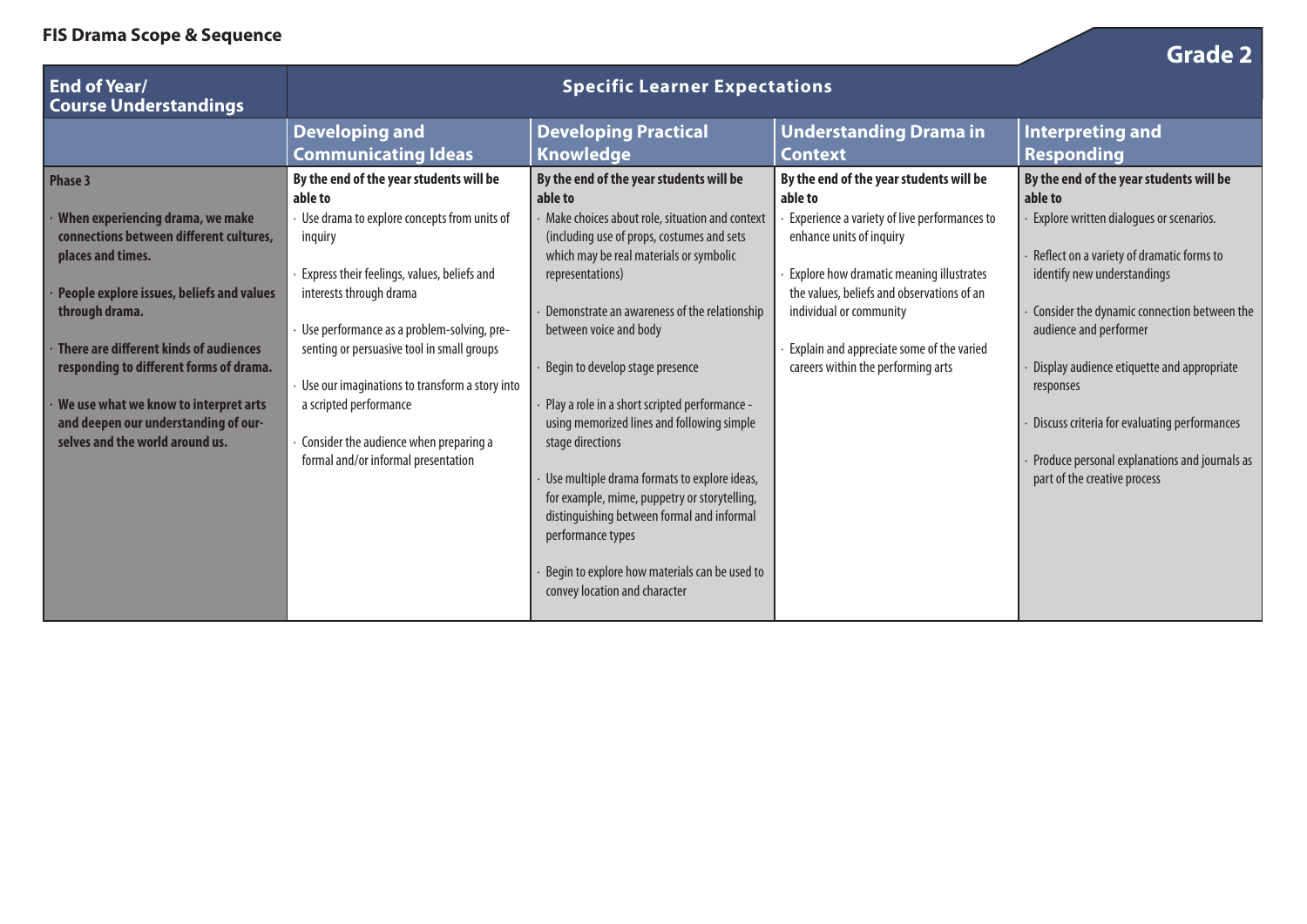| r is praina scope & sequence                                                |                                                                                          |                                                                                            |                                                                                 | Grade 3                                                                                         |
|-----------------------------------------------------------------------------|------------------------------------------------------------------------------------------|--------------------------------------------------------------------------------------------|---------------------------------------------------------------------------------|-------------------------------------------------------------------------------------------------|
| <b>End of Year/</b><br><b>Course Understandings</b>                         |                                                                                          |                                                                                            |                                                                                 |                                                                                                 |
|                                                                             | <b>Developing and</b>                                                                    | <b>Developing Practical</b>                                                                | <b>Understanding Drama in</b>                                                   | <b>Interpreting and</b>                                                                         |
|                                                                             | <b>Communicating Ideas</b>                                                               | <b>Knowledge</b>                                                                           | <b>Context</b>                                                                  | <b>Responding</b>                                                                               |
| Phase 3                                                                     | By the end of the year students will be<br>able to                                       | By the end of the year students will be<br>able to                                         | By the end of the year students will be<br>able to                              | By the end of the year students will be<br>able to                                              |
| When experiencing drama, we make<br>connections between different cultures, | Use drama to explore concepts from units of<br>inquiry                                   | Safely manage props, sets and costumes                                                     | Experience a variety of live performances to<br>enhance units of inquiry        | Interpret written dialogues or scenarios                                                        |
| places and times.                                                           | Express personal feelings, emotions, values,                                             | Experiment to develop vocal and physical<br>character through voice, posture, gesture and  | Display an awareness of stories and theatrical                                  | Reflect on a variety of dramatic forms to<br>identify new understandings                        |
| People explore issues, beliefs and values<br>through drama.                 | beliefs and interests through a dramatic form                                            | facial expression                                                                          | conventions from other cultures and periods                                     | Consider the dynamic connection between the                                                     |
| There are different kinds of audiences                                      | Use performance as a problem-solving, pre-<br>senting or persuasive tool in small groups | Demonstrate developing stage presence                                                      | Explain and appreciate some of the varied<br>careers within the performing arts | audience and performer                                                                          |
| responding to different forms of drama.                                     | Create scripted dramatic works for a particular                                          | Portray and sustain a character in a short<br>scripted performance - using memorized lines |                                                                                 | Display audience etiquette and appropriate<br>responses                                         |
| We use what we know to interpret arts                                       | audience or purpose                                                                      | and following stage directions                                                             |                                                                                 |                                                                                                 |
| and deepen our understanding of our-<br>selves and the world around us.     |                                                                                          | Use multiple drama formats to explore ideas,                                               |                                                                                 | Appreciate and use the ideas of others to help<br>identify criteria for evaluating performances |
|                                                                             |                                                                                          | for example, mime, puppetry or storytelling,<br>distinguishing between formal and informal |                                                                                 | Produce personal explanations and journals as                                                   |
|                                                                             |                                                                                          | performance types                                                                          |                                                                                 | part of the creative process                                                                    |
|                                                                             |                                                                                          | Explore how materials can be used to convey<br>location and character                      |                                                                                 |                                                                                                 |
|                                                                             |                                                                                          |                                                                                            |                                                                                 |                                                                                                 |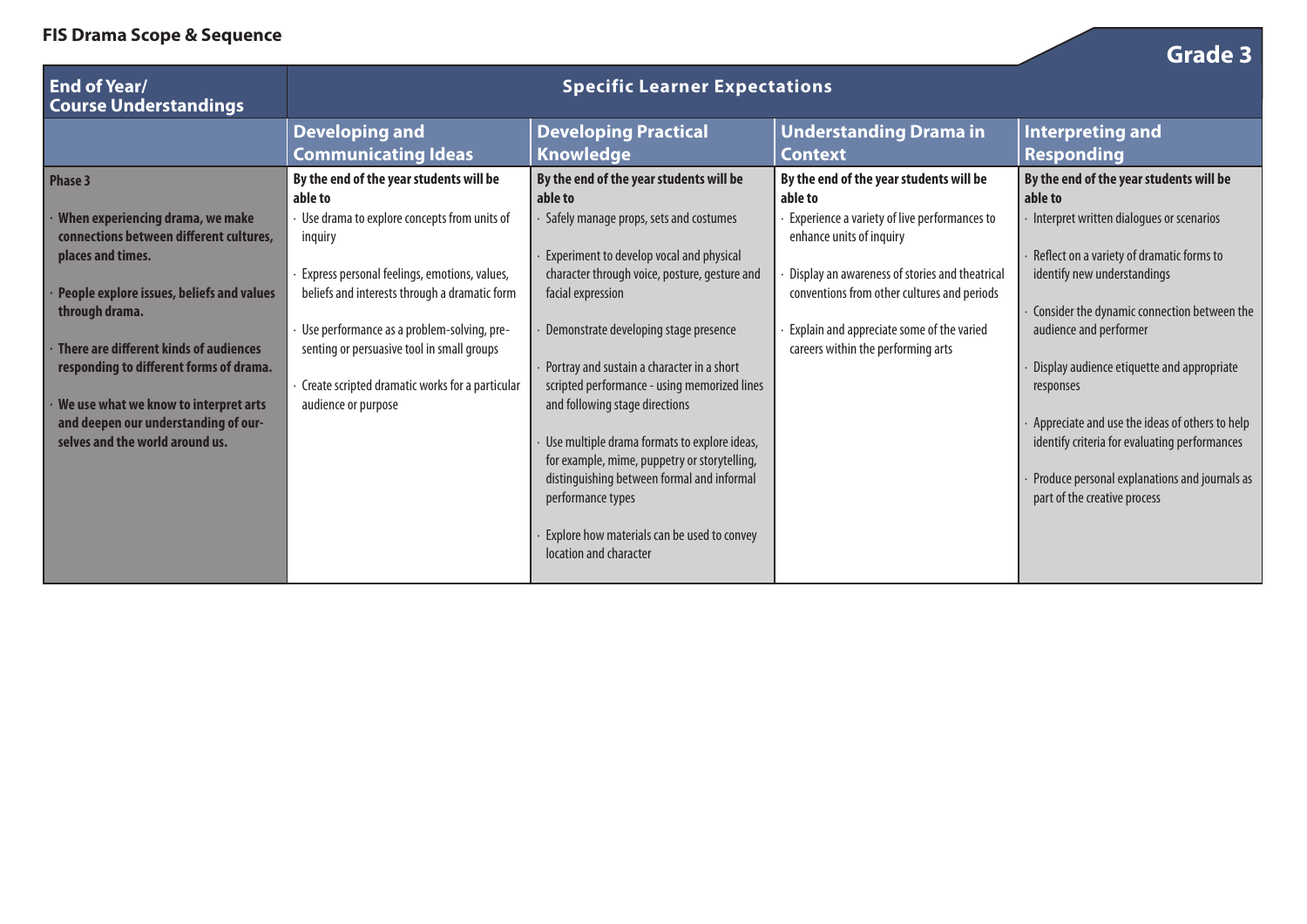| $\sim$ Digitia scope $\alpha$ sequence                                                                                                                                                                                                                                                                                                                                  |                                                                                                                                                                                                                                                                                                                                                                                                                                                                                           |                                                                                                                                                                                                                                                                                                                                                                                                                                                                                                                                                                                                   |                                                                                                                                                                                                                                                                                                                                                                                                                  | <b>Grade 4</b>                                                                                                                                                                                                                                                                                                                                                                                                                                                                                                                                                                                    |
|-------------------------------------------------------------------------------------------------------------------------------------------------------------------------------------------------------------------------------------------------------------------------------------------------------------------------------------------------------------------------|-------------------------------------------------------------------------------------------------------------------------------------------------------------------------------------------------------------------------------------------------------------------------------------------------------------------------------------------------------------------------------------------------------------------------------------------------------------------------------------------|---------------------------------------------------------------------------------------------------------------------------------------------------------------------------------------------------------------------------------------------------------------------------------------------------------------------------------------------------------------------------------------------------------------------------------------------------------------------------------------------------------------------------------------------------------------------------------------------------|------------------------------------------------------------------------------------------------------------------------------------------------------------------------------------------------------------------------------------------------------------------------------------------------------------------------------------------------------------------------------------------------------------------|---------------------------------------------------------------------------------------------------------------------------------------------------------------------------------------------------------------------------------------------------------------------------------------------------------------------------------------------------------------------------------------------------------------------------------------------------------------------------------------------------------------------------------------------------------------------------------------------------|
| <b>End of Year/</b><br><b>Course Understandings</b>                                                                                                                                                                                                                                                                                                                     |                                                                                                                                                                                                                                                                                                                                                                                                                                                                                           |                                                                                                                                                                                                                                                                                                                                                                                                                                                                                                                                                                                                   |                                                                                                                                                                                                                                                                                                                                                                                                                  |                                                                                                                                                                                                                                                                                                                                                                                                                                                                                                                                                                                                   |
|                                                                                                                                                                                                                                                                                                                                                                         | <b>Developing and</b><br><b>Communicating Ideas</b>                                                                                                                                                                                                                                                                                                                                                                                                                                       | <b>Developing Practical</b><br>Knowledge                                                                                                                                                                                                                                                                                                                                                                                                                                                                                                                                                          | <b>Understanding Drama in</b><br><b>Context</b>                                                                                                                                                                                                                                                                                                                                                                  | <b>Interpreting and</b><br><b>Responding</b>                                                                                                                                                                                                                                                                                                                                                                                                                                                                                                                                                      |
| <b>Phase 4</b><br>Through exploring drama across cultures,<br>places and times we can recognize and<br>appreciate that people create in original<br>and innovative ways<br>People communicate across cultures,<br>places and times through drama.<br>Drama provides us with multiple per-<br>spectives.<br>We reflect and act on the responses to<br>our creative work. | By the end of the year students will be<br>able to<br>Experiment with different dramatic forms to<br>create drama that explores an issue or concept<br>Express personal feelings, emotions, values,<br>beliefs and interests through a dramatic form<br>Use performance as a problem-solving,<br>presenting or persuasive tool<br>Identify ways to take action through the<br>performing arts<br>Use drama strategies and techniques to create<br>scripts, characterizations and contexts | By the end of the year students will be<br>able to<br>Demonstrate appropriate use of props, sets,<br>costumes, make up, sound and lighting in<br>productions<br>Develop vocal and physical character through<br>voice, posture, gesture and facial expression<br>Maintain appropriate stage presence<br>Play a character within a scripted drama,<br>memorizing lines and complex stage direc-<br>tions<br>Use numerous formats and performance types<br>appropriately, for example, polished musical<br>versus improvised mime<br>Use a variety of materials to convey location<br>and character | By the end of the year students will be<br>able to<br>Experience a wide variety of live performances<br>to enhance units of inquiry<br>Describe how drama plays a role in commu-<br>nicating ideas within and across cultures and<br>societies<br>Identify and communicate with local<br>performers<br>Understand the importance of drama in<br>society through exposure to performers and<br>their perspectives | By the end of the year students will be<br>able to<br>Interpret written dialogues, scenarios and play<br>scripts<br>Reflect on and review a variety of dramatic<br>forms to identify new understandings<br>Show an awareness of audience response and<br>adapt performances accordingly<br>Display audience etiquette and appropriate<br>responses<br>Develop criteria for evaluating performances<br>Produce and share personal explanations and<br>journals, including peer and teacher feedback,<br>to evaluate performances, considering how to<br>incorporate this reflection in future work |